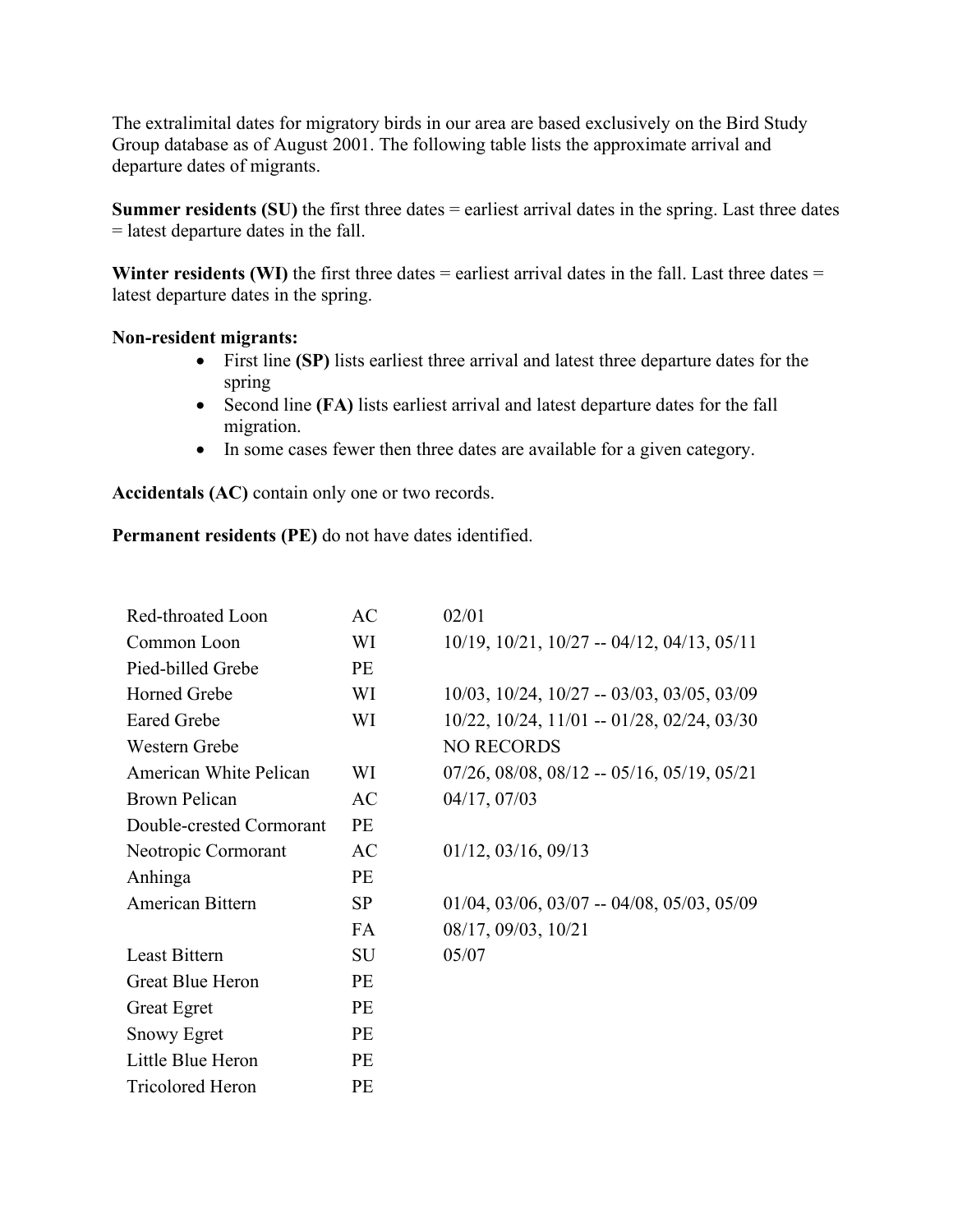| <b>Cattle Egret</b>              | PE        |                                                                              |
|----------------------------------|-----------|------------------------------------------------------------------------------|
| Green Heron                      | SU        | $03/18$ , $03/22$ , $03/28 - 10/31$ , $11/10$ , $11/23$ , $12/10$            |
| Black-crowned Night-Heron PE     |           |                                                                              |
| Yellow-crowned Night-<br>Heron   | PE        |                                                                              |
| White Ibis                       | PE        |                                                                              |
| White-faced Ibis                 | <b>SP</b> | 01/02,03/11, 04/03, 04/27, 05/08/, 05/09                                     |
|                                  | FA        | 08/14, 08/21, 09/05 -- 10/18, 10/22, 11/20                                   |
| Roseate Spoonbill                | <b>SP</b> | 04/30, 05/13, 05/18                                                          |
|                                  | FA        | $07/25$ , $07/26$ , $07/29 - 10/14$ , $10/25$ , $11/06$                      |
| <b>Wood Stork</b>                | WI        | 06/23, 07/08, 07/18 -- 01/01, 01/04, 01/05                                   |
| <b>Black Vulture</b>             | <b>PE</b> |                                                                              |
| Turkey Vulture                   | <b>PE</b> |                                                                              |
| <b>Fulvous Whistling-Duck</b>    | <b>SP</b> | 05/05, 05/07, 05/16                                                          |
| Black-bellied Whistling-<br>Duck | SU        | 06/26, 07/23, 09/17                                                          |
| Tundra Swan                      | AC        | 01/05                                                                        |
| Greater White-fronted Goose WI   |           | 10/05, 10/07, 10/09 -03/04 03/11, 03/14, 04/18                               |
| <b>Snow Goose</b>                | WI        | $10/16$ , $10/19$ , $10/20 - 04/07$ , $04/08$ , $04/18$                      |
| Ross' Goose                      | WI        | 10/30, 11/04, 11/09 -- 03/04, 03/18, 03/24                                   |
| Canada Goose                     | WI        | $08/16$ , $08/28$ , $09/05 - 04/15$ , $04/18$ , $05/10$                      |
| <b>Wood Duck</b>                 | PE        |                                                                              |
| Gadwall                          | PE        |                                                                              |
| American Wigeon                  | WI        | $09/17$ , $10/02$ , $10/05 - 03/26$ , $04/01$ , $04/12$                      |
| <b>American Black Duck</b>       | AC        | 02/17                                                                        |
| Mallard                          | PE        |                                                                              |
| <b>Blue-winged Teal</b>          | PE        |                                                                              |
| Cinnamon Teal                    | SP        | 01/29, 02/28, 03/02, 03/24, 03/26                                            |
| Northern Shoveler                | WI        | $08/21, 08/23, 08/29 - 05/09, 05/16, 05/18$                                  |
| Northern Pintail                 | WI        | 08/21, 08/29, 08/30 -- 03/16, 03/17, 04/05                                   |
| Green-winged Teal                | WI        | 08/27, 09/05. 09/08 -- 04/19, 04/25, 05/05, 06/21                            |
| Canvasback                       | WI        | 09/17, 09/22, 10/19 -- 04/12 04/21, 05/11                                    |
| Redhead                          | WI        | $08/21$ , $10/13$ , $10/15$ , $10/19 - 02/22$ , $02/27$ , $03/01$ ,<br>04/21 |
| Ring-necked Duck                 | FA/WI/SP  | $09/11, 09/24, 09/30 - 05/01, 05/02, 05/06$                                  |
| <b>Greater Scaup</b>             | WI        | $11/15$ , $11/17$ , $11/20 - 03/06$ , $03/16$ , $04/17$                      |
| Lesser Scaup                     | WI        | $08/21, 09/19, 09/22, 09/23 - 05/06, 05/09, 05/10$                           |
| Surf Scoter                      | AC        | 11/28, 01/01, 01/03                                                          |
| White-winged Scoter              | AC        | 10/30                                                                        |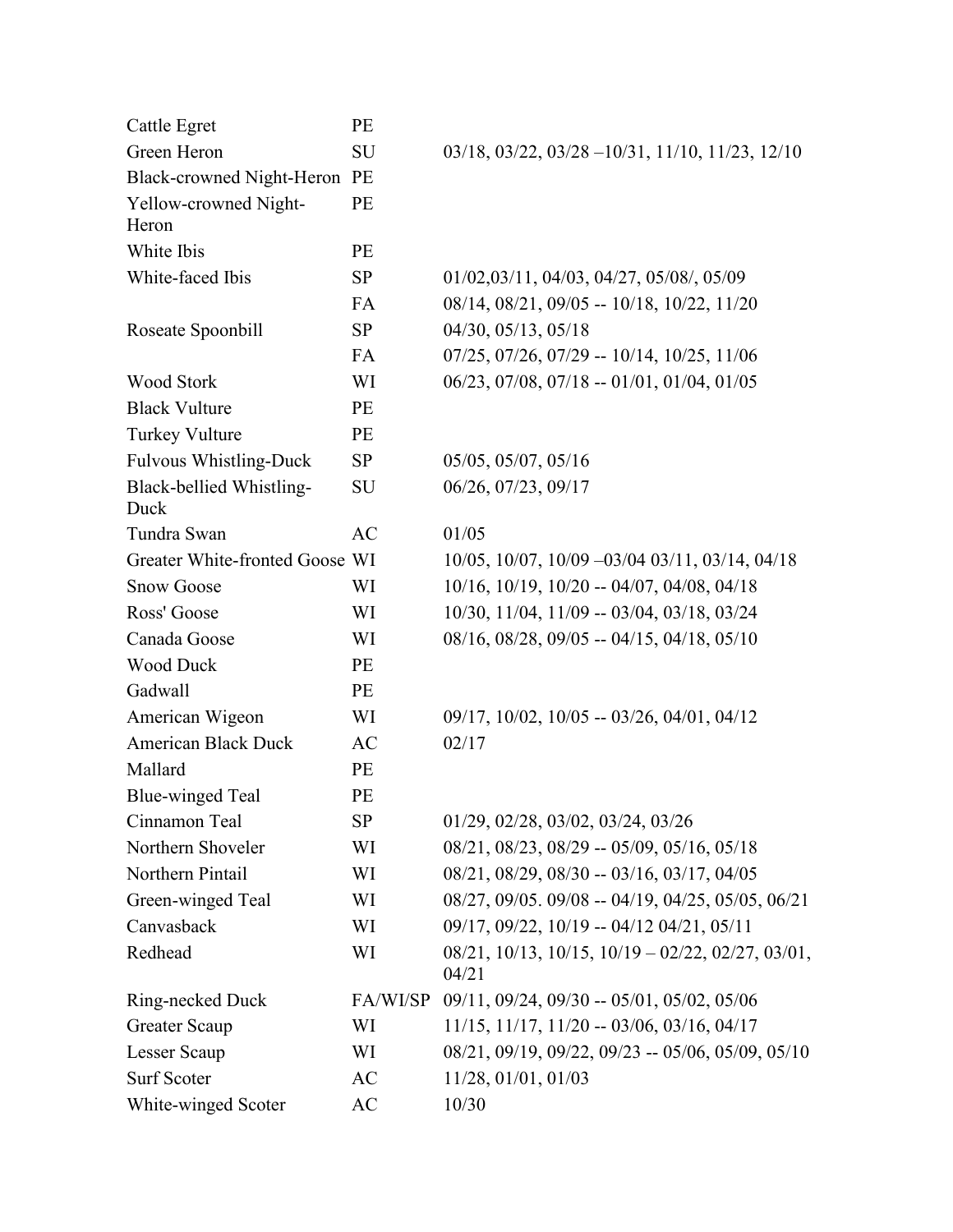| $10/31$ , $11/05$ , $11/06 - 03/24$ , $03/27$ , $04/05$ , $05/13$<br>$11/19$ , $11/20$ , $11/21 - 01/31$ , $02/17$ , $02/23$<br>10/07, 10/30, 10/31 11/03 -- 05/23, 05/28, 05/30 |
|----------------------------------------------------------------------------------------------------------------------------------------------------------------------------------|
|                                                                                                                                                                                  |
|                                                                                                                                                                                  |
|                                                                                                                                                                                  |
|                                                                                                                                                                                  |
|                                                                                                                                                                                  |
| $10/30$ , $11/10$ , $11/15 - 02/15$ , $02/18$ , $02/24$                                                                                                                          |
| 10/03, 10/09, 10/10 -- 04/24, 05/02, 05/09                                                                                                                                       |
|                                                                                                                                                                                  |
|                                                                                                                                                                                  |
|                                                                                                                                                                                  |
| 02/17, 02/22, 03/16 03/25 -- 09/20, 09/22, 09/25                                                                                                                                 |
| 09/17, 09/20, 10/09 -- 06/04, 06/08, 06/19                                                                                                                                       |
| $08/24$ , $09/08$ , $09/11 - 05/01$ , $05/05$ , $05/13$                                                                                                                          |
|                                                                                                                                                                                  |
|                                                                                                                                                                                  |
|                                                                                                                                                                                  |
| $03/04$ , $03/26$ , $03/27$ , $03/28$ -- 10/16, 11/09, 11/22                                                                                                                     |
| 10/28, 02/05 -- 04/25, 04/26, 05/06                                                                                                                                              |
|                                                                                                                                                                                  |
|                                                                                                                                                                                  |
| $01/09$ , $01/10$ , $01/11 - 02/25$ , $03/04$ , $03/14$                                                                                                                          |
|                                                                                                                                                                                  |
|                                                                                                                                                                                  |
| $09/15$ , $09/18$ , $09/20 - 04/25$ , $04/26$ , $05/02$                                                                                                                          |
| 09/19, 09/24, 10/02 -- 04/20, 05/04, 05/13                                                                                                                                       |
|                                                                                                                                                                                  |
|                                                                                                                                                                                  |
|                                                                                                                                                                                  |
|                                                                                                                                                                                  |
| 02/06, 02/19, 03/20, 05/15, 05/16, 06/05                                                                                                                                         |
| 09/17, 10/02, 10/07, 10/08, 10/11, 10/12                                                                                                                                         |
| FA/WI/SP 07/24, 09/22, 09/24, 10/01 -- 03/21, 04/11, 04/19                                                                                                                       |
| 08/27, 08/29, 09/09 -- 05/11, 05/12, 05/13                                                                                                                                       |
|                                                                                                                                                                                  |
|                                                                                                                                                                                  |
|                                                                                                                                                                                  |
|                                                                                                                                                                                  |
|                                                                                                                                                                                  |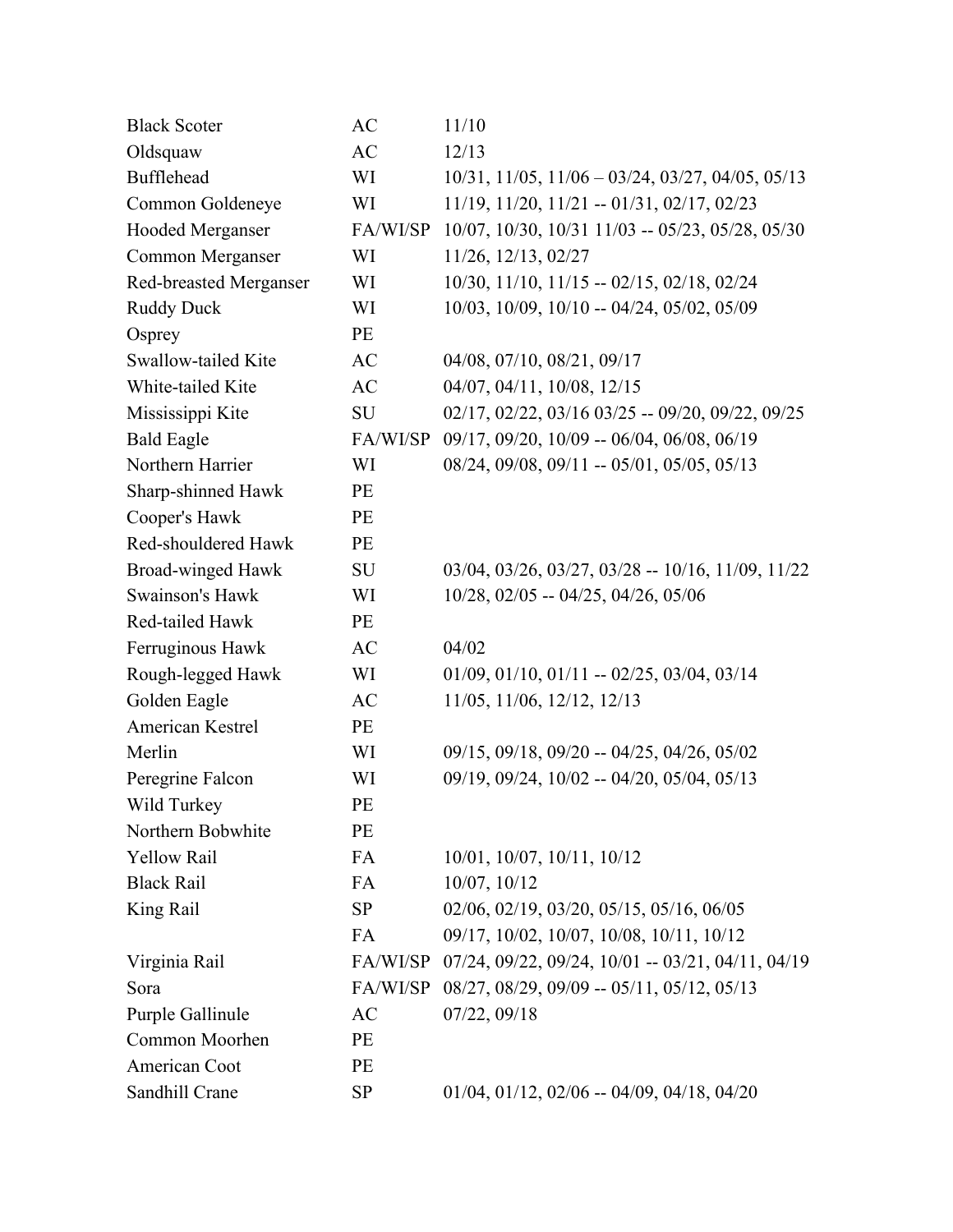| <b>Black-bellied Plover</b> | <b>SP</b> | 05/06, 05/09, 05/10, 05/16                                        |
|-----------------------------|-----------|-------------------------------------------------------------------|
|                             | FA        | 08/12, 09/07, 09/10 -- 10/22, 11/04, 11/18                        |
| American Golden-Plover      | SP        | $03/09$ , $03/11$ , $03/13$ -- $05/02$ , $05/03$ , $05/06$        |
|                             | FA        | 09/16, 09/23, 09/30 -- 09/30, 10/19, 11/26                        |
| <b>Snowy Plover</b>         |           | <b>NO RECORDS</b>                                                 |
| Semipalmated Plover         | <b>SP</b> | 04/29, 04/30 05/03-- 05/08, 05/09, 05/10                          |
|                             | FA        | $07/22$ , $07/31$ , $08/05 - 09/19$ , $10/30$ , $11/01$           |
| Piping Plover               | SP        | 04/17                                                             |
|                             | FA        | 07/08, 07/30, 08/23, 10/01                                        |
| Killdeer                    | PE        |                                                                   |
| <b>Black-necked Stilt</b>   |           | SP/SU/FA 03/30, 04/05, 04/08 -- 10/03, 10/06, 10/12               |
| American Avocet             | FA/WI     | $07/16$ , $07/23$ , $08/02 - 11/15$ , $11/15$ , $11/22$ , $01/04$ |
| <b>Greater Yellowlegs</b>   | PE        |                                                                   |
| Lesser Yellowlegs           | PE        |                                                                   |
| Solitary Sandpiper          | SP        | $01/02$ , $03/13$ , $03/15.03/23 - 05/09$ , $05/10$ , $05/13$     |
|                             | FA        | $07/11, 07/18, 07/20 - 10/01, 10/02, 10/14$                       |
| Willet                      | <b>SP</b> | 05/04, 05/08, 05/11                                               |
|                             | FA        | $07/09$ , $07/24$ , $08/12 - 08/21$ , $08/29$ , $09/09$ , $11/08$ |
| Spotted Sandpiper           | PE        |                                                                   |
| <b>Upland Sandpiper</b>     | SP        | $03/24$ , $03/27$ , $04/01 - 05/11$ , $05/12$ , $05/13$           |
|                             | FA        | $07/21, 07/27, 07/29 - 09/21, 10/20, 10/28$                       |
| Long-billed Curlew          | FA        | 09/06, 12/20                                                      |
| Hudsonian Godwit            | SP        | 05/08, 05/09, 05/14, 05/16                                        |
| Marbled Godwit              | FA        | 08/21                                                             |
| <b>Ruddy Turnstone</b>      | SP        | 05/20                                                             |
|                             | FA        | 07/30, 08/09, 08/28                                               |
| Red Knot                    | <b>SP</b> | 05/31                                                             |
|                             | FA        | 08/29, 08/30                                                      |
| Sanderling                  | SP        | 04/17, 05/09, 06/18                                               |
|                             | FA        | 08/09, 08/11, 08/12 -- 08/29, 09/05, 09/18                        |
| Semipalmated Sandpiper      | SP/SU/FA  | $02/17$ , $02/22$ , $03/20 - 10/14$ , $10/15$ , $10/31$           |
| Western Sandpiper           | SP/SU/FA  | $02/06$ , $04/13$ , $04/17 - 09/30$ , $10/04$ , $10/31$           |
| Least Sandpiper             | WI        | $07/07$ , $07/08$ , $07/09 - 05/13$ , $05/16$ , $05/21$           |
| White-rumped Sandpiper      | SP        | $04/27, 05/01, 05/02 - 06/07, 06/13, 06/27$                       |
|                             | FA        | 08/08, 08/11, 08/12, 08/29                                        |
| <b>Baird's Sandpiper</b>    | <b>SP</b> | $04/01$ , $04/03$ , $04/17 - 05/06$ , $05/09$ , $05/10$           |
|                             | FA        | $07/20, 07/30, 07/31 - 09/06, 09/07, 09/13, 10/20$                |
| Pectoral Sandpiper          | <b>SP</b> | $03/11, 03/13, 03/14 - 05/13, 05/16, 05/21$                       |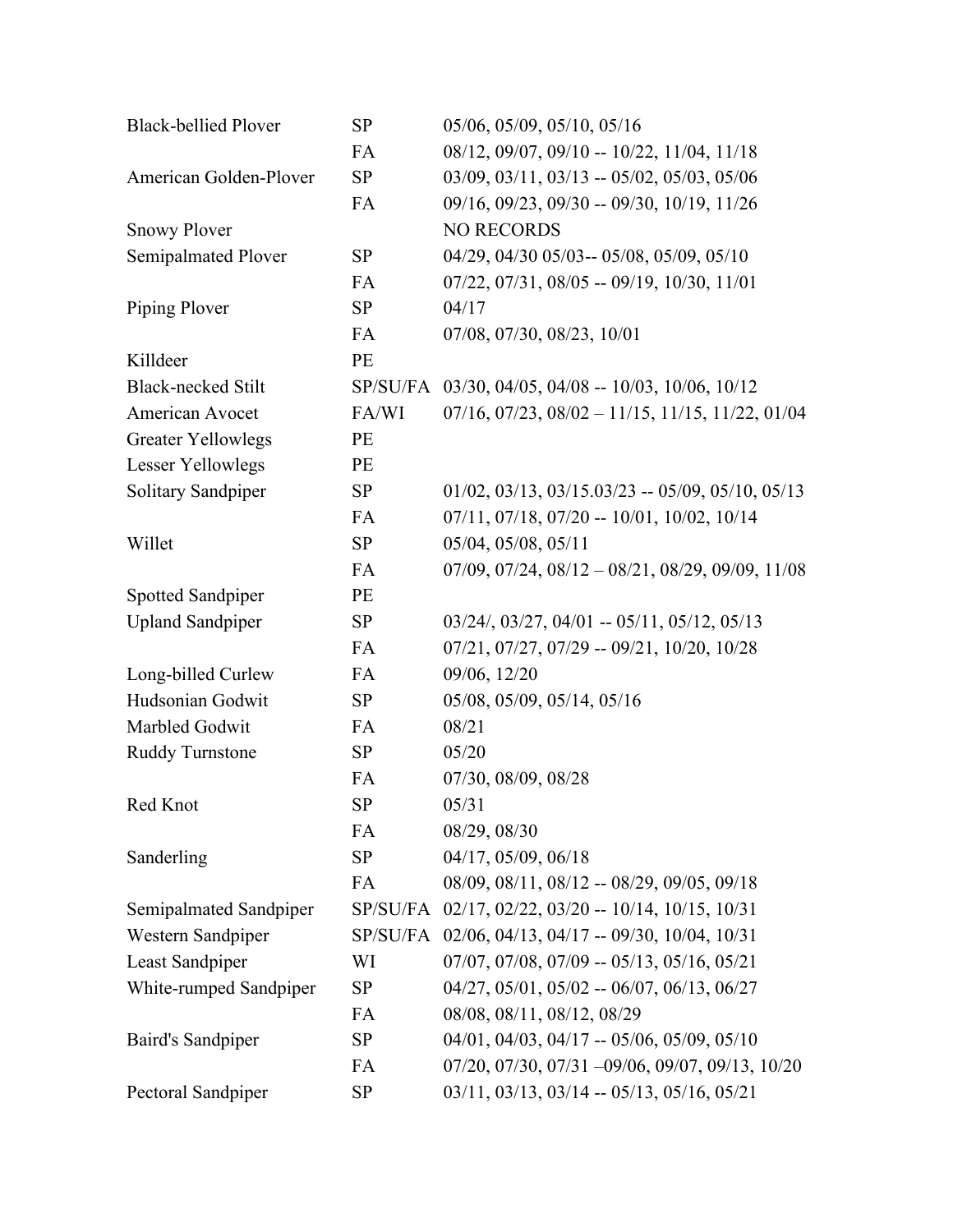|                                | FA        | $07/20$ , $07/22$ , $07/24$ -- $10/31$ , $11/06$ , $11/18$       |
|--------------------------------|-----------|------------------------------------------------------------------|
| Dunlin                         | SP        | 02/28, 04/02, 04/17 --05/13, 05/14, 05/20                        |
|                                | FA        | 08/21, 09/23, 10/15 -- 10/27, 11/01, 11/03                       |
| Stilt Sandpiper                | SP        | 04/19, 04/30, 05/09 -- 05/14, 05/16, 05/21                       |
|                                | <b>FA</b> | $07/17$ , $07/22$ , $07/23 - 09/23$ , $09/30$ , $10/1$ , $10/31$ |
| <b>Buff-breasted Sandpiper</b> | <b>SP</b> | 04/08                                                            |
|                                | FA        | 07/31, 08/14, 08/16 -- 09/14, 09/15, 09/17                       |
| Short-billed Dowitcher         | SP        | $01/04$ , $01/16$ , $02/16 - 02/17$ , $03/26$ , $05/06$          |
|                                | FA        | $07/08$ , $07/09$ , $07/14$ -- $10/22$ , $11/06$ , $11/22$       |
| Long-billed Dowitcher          | SP        | $01/02$ , $01/6$ , $01/12$ , $-04/19$ , $05/03$ , $05/09$        |
|                                | <b>FA</b> | $07/24$ , $07/28$ , $07/29 - 11/18$ , $11/22$ , $11/25$          |
| Common Snipe                   | FA/WI/SP  | $07/16$ , $08/07$ , $08/09 - 05/01$ , $05/02$ , $05/12$          |
| American Woodcock              | FA/WI/SP  | 08/04, 09/28, 10/24, 10/27 -- 04/20, 05/02, 05/19                |
| Wilson's Phalarope             | SP        | $04/27$ , $04/29$ , $04/30 - 05/16$ , $05/17$ , $05/20$          |
|                                | FA        | 07/22, 08/08, 08/09 -- 09/18, 09/23, 10/09                       |
| Pomarine Jaeger                | FA        | 11/03, 11/08, 11/110, 11/11                                      |
| Parasitic Jaeger               |           | <b>NO RECORDS</b>                                                |
| Laughing Gull                  | SU/WI     | 05/07, 05/13, 06/19, 07/10, 12/16                                |
| Franklin's Gull                | FA/WI/SP  | $10/04$ , $10/22$ , $10/24 - 04/08$ , $05/03$ , $05/09$          |
| <b>Bonaparte's Gull</b>        | FA/WI/SP  | 10/19, 10/27, 10/31 -- 03/28, 03/29, 04/02                       |
| Ring-billed Gull               | FA/WI/SP  | 08/27, 09/13, 09/18 -- 04/19, 05/02, 05/09                       |
| Herring Gull                   | WI        | 08/12, 09/09, 11/11, 11/15 -- 03/02, 03/13, 03/17                |
| Glaucous Gull                  |           | <b>NO RECORDS</b>                                                |
| Sabine's Gull                  | FA        | 09/15, 09/16, 09/17, 09/18                                       |
| Caspian Tern                   |           | SP/SU/FA 04/21, -4/25, 05/01 -- 10/12, 10/14, 10/18              |
| <b>Black-legged Kittywake</b>  | <b>FA</b> | 11/5, 11/11                                                      |
| Common Tern                    | <b>SP</b> | 05/14                                                            |
|                                | FA        | 09/17, 09/18, 09/25, 10/09, 10/21                                |
| Forster's Tern                 | PE        |                                                                  |
| Least Tern                     | SP/SU     | $05/07$ , $05/09$ , $05/13$ , $- 09/07$ , $09/09$ , $09/16$      |
| Sooty Tern                     | FA        | 09/14, 09/15, 09/16                                              |
| <b>Black Tern</b>              | SP        | $04/29$ , $05/09$ , $05/11$ -- $05/31$ , $06/01$ , $06/02$       |
|                                | FA        | $07/18$ , $07/19$ , $07/24$ -- $09/23$ , $09/25$ , $09/27$       |
| <b>Rock Dove</b>               | PE        |                                                                  |
| <b>Band-tailed Pigeon</b>      |           | <b>NO RECORDS</b>                                                |
| Eurasian Collard-Dove          | PE        |                                                                  |
| <b>Ringed Turtle-Dove</b>      | AC        | $01/15$ , $05/27$ , $06/17$                                      |
| White-winged Dove              | AC        | 04/04, 11/12                                                     |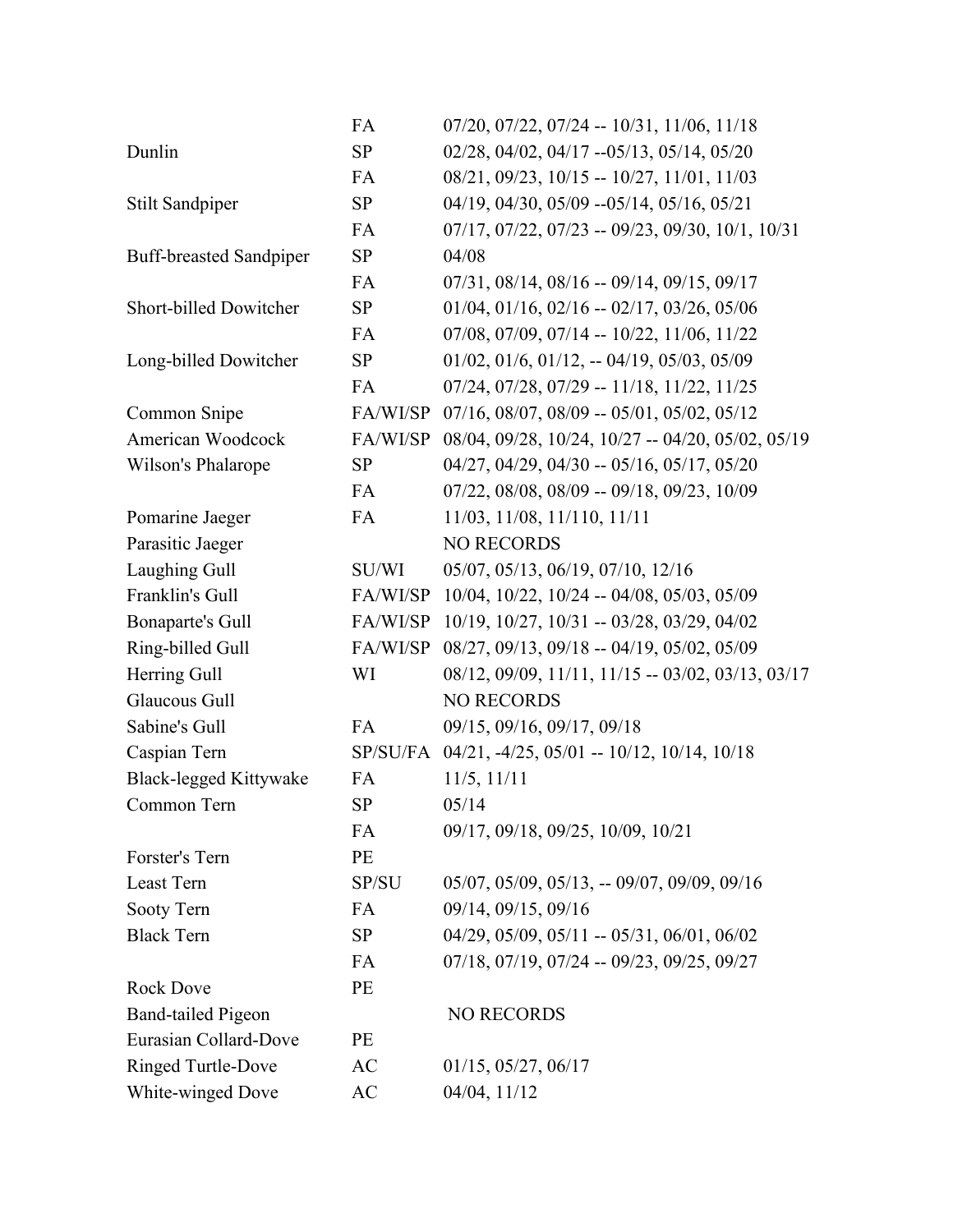| <b>Mourning Dove</b>         | PE        |                                                                      |
|------------------------------|-----------|----------------------------------------------------------------------|
| Inca Dove                    | PE        |                                                                      |
| Common Ground-Dove           |           | FA/WI/SP 01/14, 01/16, 02/21 -- 09/20, 09/21, 10/03, 12/19           |
| <b>Monk Parakeet</b>         |           | 08/25                                                                |
| <b>Black-billed Cuckoo</b>   | <b>SP</b> | 05/02, 05/03, 05/09, 05/13                                           |
|                              | <b>FA</b> | 08/12, 09/17, 09/24, 10/06                                           |
| Yellow-billed Cuckoo         |           | SP/SU/FA 03/22, 03/26, 04/11 - 10/08, 10/10, 10/21, 11/08            |
| Greater Roadrunner           | PE        |                                                                      |
| Groove-billed Ani            |           | <b>NO RECORDS</b>                                                    |
| Barn Owl                     | PE        |                                                                      |
| Eastern Screech-Owl          | PE        |                                                                      |
| Great Horned Owl             | PE        |                                                                      |
| Snowy Owl                    |           | 12/18                                                                |
| <b>Burrowing Owl</b>         |           | <b>NO RECORDS</b>                                                    |
| <b>Barred Owl</b>            | PE        |                                                                      |
| Long-eared Owl               |           | 02/17                                                                |
| Short-eared Owl              | WI        | $11/29$ , $12/05$ , $12/06 - 02/03$ , $02/04$ , $02/18$              |
| Common Nighthawk             | SU        | $02/05$ , $04/11$ , $04/18$ , $04/19$ -- $11/18$ , $11/20$ , $12/05$ |
| Chuck-will's-widow           | SU        | $04/5$ , $04/11$ , $04/13 - 07/20$ , $07/28$ , $09/21$               |
| Whip-poor-will               | <b>SP</b> | 04/15, 04/15, 04/17, 04/18                                           |
|                              | <b>FA</b> | $08/29$ , $09/22 - 10/05$ , $10/16$ , $10/19$                        |
| Chimney Swift                | SU        | $03/06$ , $03/14$ , $03/16 - 10/21$ , $10/23$ , $10/31$              |
| Ruby-throated Hummingbird SU |           | $03/14, 03/19, 03/22 - 11/19, 11/21, 11/29$                          |
| Broad-tailed Hummingbird     | AC        | 12/26                                                                |
| Rufous Hummingbird           | WI        | 09/28, 10/17, 10/18 --03/15, 03/18, 03/19                            |
| Ringed Kingfisher            | AC        | 11/21, 11/22. 11/24 --11/28, 12/27, 12/29                            |
| <b>Belted Kingfisher</b>     | PE        |                                                                      |
| Red-headed Woodpecker        | PE        |                                                                      |
| Red-bellied Woodpecker       | PE        |                                                                      |
| Yellow-bellied Sapsucker     | WI        | $09/13$ , $09/22$ , $09/24$ -- $05/11$ , $05/12$ , $05/18$           |
| Downy Woodpecker             | PE        |                                                                      |
| Hairy Woodpecker             | PE        |                                                                      |
| Red-cockaded Woodpecker      | PE        |                                                                      |
| Northern Flicker             | PE        |                                                                      |
| Pileated Woodpecker          | PE        |                                                                      |
| Olive-sided Flycatcher       | <b>SP</b> | $02/27$ , $04/24$ , $05/04$ -- $05/13$ , $05/14$ , $05/15$           |
|                              | FA        | 07/30, 09/19, 10/09                                                  |
| Eastern Wood-Pewee           | SU        | $03/22$ , $04/03$ , $04/13 - 11/09$ , $11/16$ , $12/12$ , $12/31$    |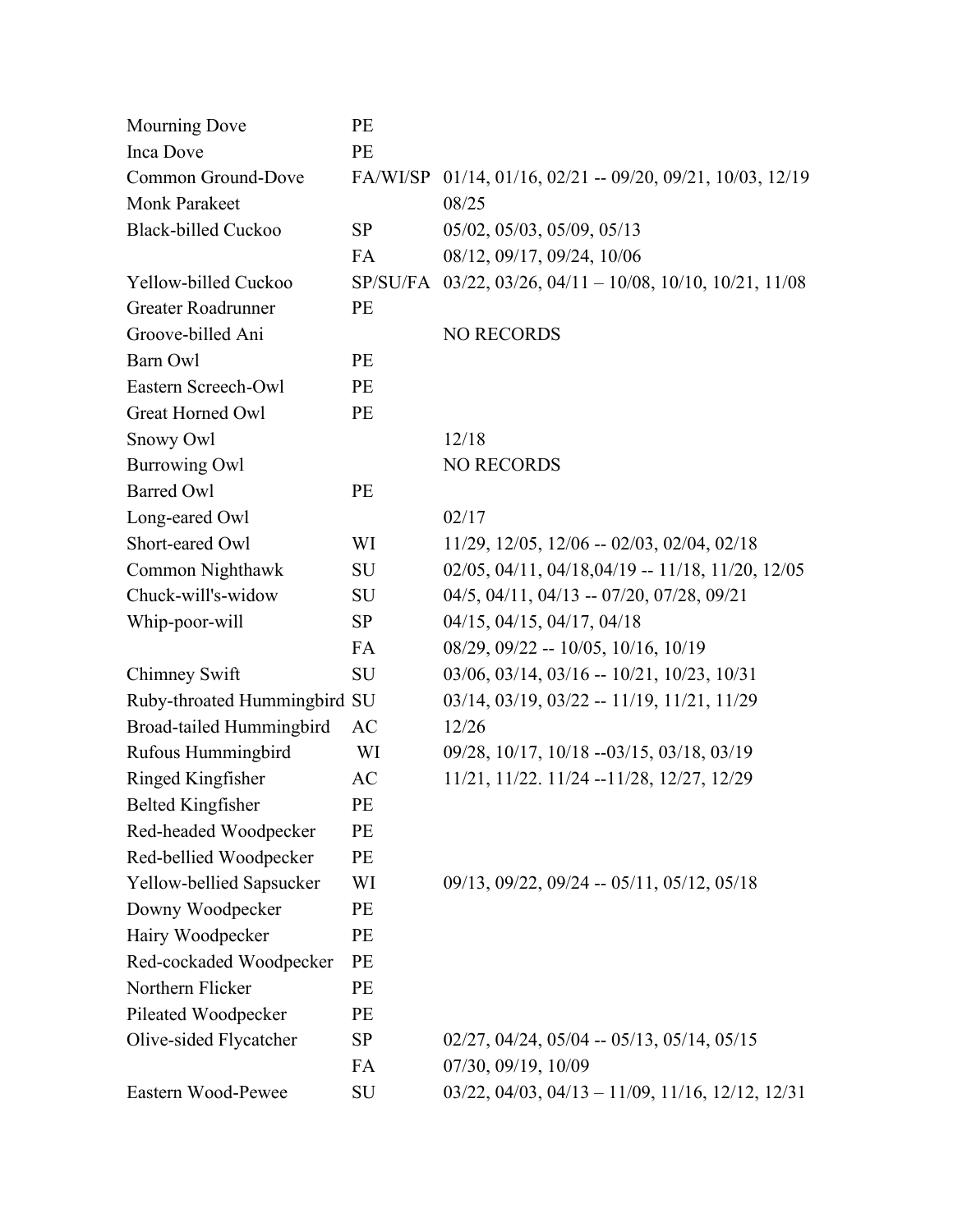| Yellow-bellied Flycatcher       | <b>SP</b> | 05/11, 05/21, 05/23                                               |
|---------------------------------|-----------|-------------------------------------------------------------------|
|                                 | FA        | 08/27, 09/07, 09/12 -- 09/22, 10/05, 10/14                        |
| Acadian Flycatcher              | SU        | $04/10$ , $04/17$ , $04/18$ -- $10/11$ , $10/12$ , $10/13$        |
| Alder Flycatcher                | AC        | 08/11, 08/21, 08/23, 08/31, 09,12                                 |
| Willow Flycatcher               | SP        | $05/01$ , $05/02$ , $05/03 - 05/12$ , $05/14$ , $05/22$           |
|                                 | FA        | 08/08, 08/14, 08/18 -- 09/05, 10/05, 10/16                        |
| Least Flycatcher                | SP        | $02/03$ , $02/16$ $04/06$ -- $05/10$ , $05/11$ , $05/13$          |
|                                 | FA        | 08/29, 08/31, 09/4 -- 10/02, 10/03, 10/12                         |
| <b>Eastern Phoebe</b>           | PE        |                                                                   |
| Say's Phoebe                    | AC        | 02/06                                                             |
| Vermilion Flycatcher            | FA/WI     | $10/14$ , $11/22$ , $11/23 - 01/02$ , $01/03$ , $02/06$           |
| Ash-throated Flycatcher         |           | <b>NO RECORDS</b>                                                 |
| <b>Great Crested Flycatcher</b> | SU        | 03/27, 04/01, 04/03 -- 09/29, 09/30, 10/01                        |
| Couche's-Tropical Kingbird      | AC        | 05/11                                                             |
| Western Kingbird                | SU        | 04/23, 04/30, 05/02 -- 09/17, 09/21, 09/30                        |
| Eastern Kingbird                | SU        | $03/15$ , $03/29$ , $03/31 - 10/06$ , $10/14$ , $10/15$           |
| Scissor-tailed Flycatcher       | SU        | 03/18, 03/19, 03/30 -- 11/21, 11/23, 12/19                        |
| Loggerhead Shrike               | PE        |                                                                   |
| White-eyed Vireo                | SU        | $01/03$ , $02/18$ , $03/02$ , $03/06 - 11/29$ , $12/02$ , $12/05$ |
| <b>Bell's Vireo</b>             | SP        | $05/04$ , $05/06$ , $05/09 - 06/06$ , $06/26$ , $07/05$           |
| Yellow-throated Vireo           | SU        | $03/17, 03/18, 03/21 - 10/01, 10/17, 10/30$                       |
| <b>Blue-headed Vireo</b>        | FA/WI/SP  | 09/18, 09/27, 10/01 -- 05/08, 05/10, 05/12                        |
| Warbling Vireo                  | SU        | 03/27, 04/02, 04/03 -- 10/02, 10/09, 10/13                        |
| Philadelphia Viero              | SP        | 04/14, 04/17, 04/18 -- 05/16, 05/22, 05/24                        |
|                                 | FA        | 09/15, 09/17, 09/18 -- 10/04, 10/10, 10/16                        |
| Red-eyed Viero                  | SU        | 03/30, 03/31, 04/03 -- 10/16, 10/17, 10/30                        |
| Blue Jay                        | PE        |                                                                   |
| American Crow                   | PE        |                                                                   |
| Fish Crow                       | PE        |                                                                   |
| Horned Lark                     | WI        | $09/10$ , $10/20$ , $10/21$ , $11/01 - 05/13$ , $05/16$ , $05/20$ |
| Purple Martin                   | SP/SU     | $01/28$ , $02/01$ , $02/04 - 09/14$ , $09/21$ , $09/25$           |
| Tree Swallow                    | <b>SP</b> | $01/29$ , $02/17$ , $02/18$ -- $05/16$ , $05/20$ , $05/21$        |
|                                 | FA        | $07/10$ , $07/27$ , $08/04$ , $08/21 - 11/09$ , $11/10$ , $11/14$ |
| North Rough-winged<br>Swallow   | SU        | $02/20$ , $03/04$ , $03/05 - 10/31$ , $11/03$ , $11/04$           |
| <b>Bank Swallow</b>             | <b>SP</b> | $04/13$ , $04/14$ , $04/17 - 05/10$ , $05/13$ , $05/20$           |
|                                 | FA        | 07/10, 07/27, 08/05 -- 10/01, 10/02, 10/09                        |
| <b>Cliff Swallow</b>            | SU        | 03/18, 03/19, 03/20 -- 10/03, 10/06, 10/31                        |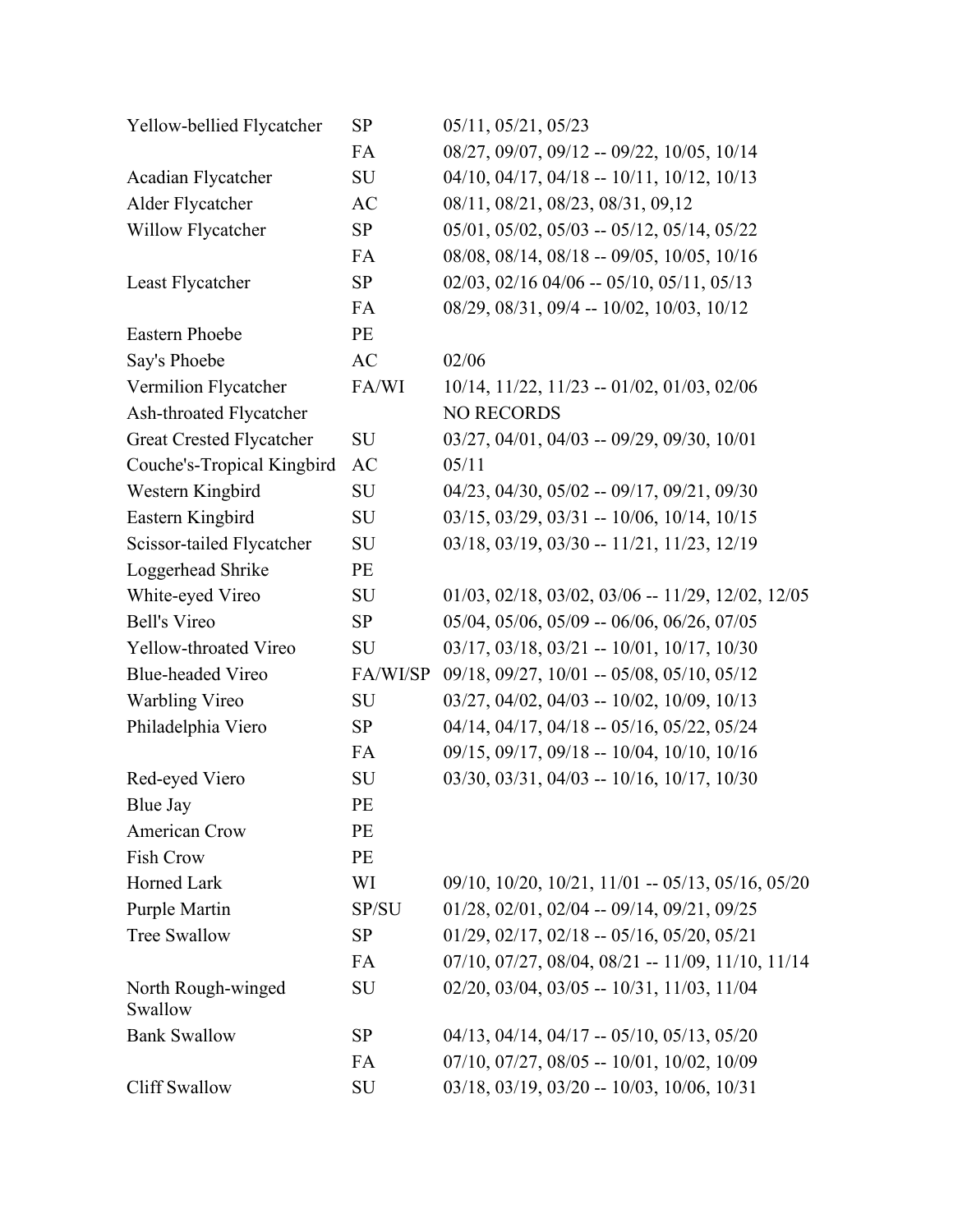| <b>Barn Swallow</b>          | <b>SU</b> | $02/28$ , $02/29$ , $03/02 - 10/31$ , $11/09$ , $11/24$         |
|------------------------------|-----------|-----------------------------------------------------------------|
| Carolina Chickadee           | PE        |                                                                 |
| <b>Tufted Titmouse</b>       | PE        |                                                                 |
| <b>Red-breasted Nuthatch</b> | WI        | $09/22$ , $09/23$ , $09/26 - 05/04$ , $05/09$ , $05/10$         |
| White-breasted Nuthatch      | PE        |                                                                 |
| <b>Brown-headed Nuthatch</b> | PE        |                                                                 |
| <b>Brown Creeper</b>         | WI        | 09/22, 10/08, 10/09 -- 03/31, 04/04, 04/15                      |
| Carolina Wren                | PE        |                                                                 |
| Bewick's Wren                | WI        | $07/26$ , $10/04$ , $10/06$ , $10/13 - 03/07$ , $03/12,03/13$   |
| House Wren                   | WI        | 08/19, 09/04, 09/12, 09/17 -- 05/02, 05/04, 05/09               |
| Winter Wren                  | WI        | $10/01$ , $10/04$ , $10/11 - 04/09$ $04/10$ , $04/11$ , $04/29$ |
| Sedge Wren                   | WI        | 09/16, 09/21, 09/24 -- 05/04, 05/10, 05/15                      |
| Marsh Wren                   | WI        | $09/21, 09/23, 09/24 - 05/11, 05/13, 05/16$                     |
| Golden-crowned Kinglet       | WI        | 10/08, 10/09, 10/10 -- 03/18, 03/18, 03/20, 04/16               |
| Ruby-crowned Kinglet         | WI        | $09/01$ , $09/10$ , $09/15$ -- $05/10$ , $05/11$ , $05/13$      |
| <b>Blue-gray Gnatcatcher</b> | PE        |                                                                 |
| Northern Wheatear            | AC        | 10/04                                                           |
| Eastern Bluebird             | PE        |                                                                 |
| Veery                        | <b>SP</b> | $04/25$ , $04/28$ , $04/29 - 05/08$ , $05/11$ , $05/16$         |
| Gray-cheeked Thrush          | <b>SP</b> | $03/30$ , $04/17$ , $04/22 - 05/08$ , $05/10$ , $05/16$         |
|                              | FA        | 10/14, 10/19, 10/22                                             |
| Swainson's Thrush            | <b>SP</b> | $04/06$ , $04/10$ , $04/12$ -- $05/16$ , $05/19$ , $05/25$      |
|                              | FA        | 09/13, 09/14, 09/17 -- 10/11, 10/13, 10/14                      |
| Hermit Thrush                | WI        | $10/07$ , $10/11$ , $10/12 - 04/18$ , $04/20$ , $05/05$         |
| Wood Thrush                  | SU        | $03/28$ , $03/29$ , $04/03 - 09/24$ , $09/26$ , $10/10$         |
| American Robin               | PE        |                                                                 |
| Gray Catbird                 | PE        |                                                                 |
| Northern Mockingbird         | PE        |                                                                 |
| <b>Brown Thrasher</b>        | PE        |                                                                 |
| <b>European Starling</b>     | PE        |                                                                 |
| <b>American Pipit</b>        | WI        | $10/01$ , $10/07$ , $10/20 - 04/23$ , $05/01$ , $05/09$         |
| <b>Sprague's Pipit</b>       | WI        | 10/08, 11/06, 11/21, 11/23 -- 02/12, 02/16, 02/18               |
| Cedar Waxwing                | WI        | 09/13, 10/13, 10/19, 10/23 -- 05/22, 05/24, 05/25               |
| Blue-winged Warbler          | <b>SP</b> | $03/26$ , $04/09$ , $04/10 - 05/05$ , $05/09$ , $05/10$         |
|                              | FA        | $08/15$ , $08/16$ , $08/20 - 10/01$ , $10/03$ , $10/12$         |
| Golden-winged Warbler        | <b>SP</b> | $04/18$ , $04/26$ , $04/28 - 05/07$ , $05/09$ , $05/15$         |
|                              | FA        | 09/23                                                           |
| Tennessee Warbler            | <b>SP</b> | $03/22$ , $04/03$ , $04/07 - 05/14$ , $05/16$ , $05/17$         |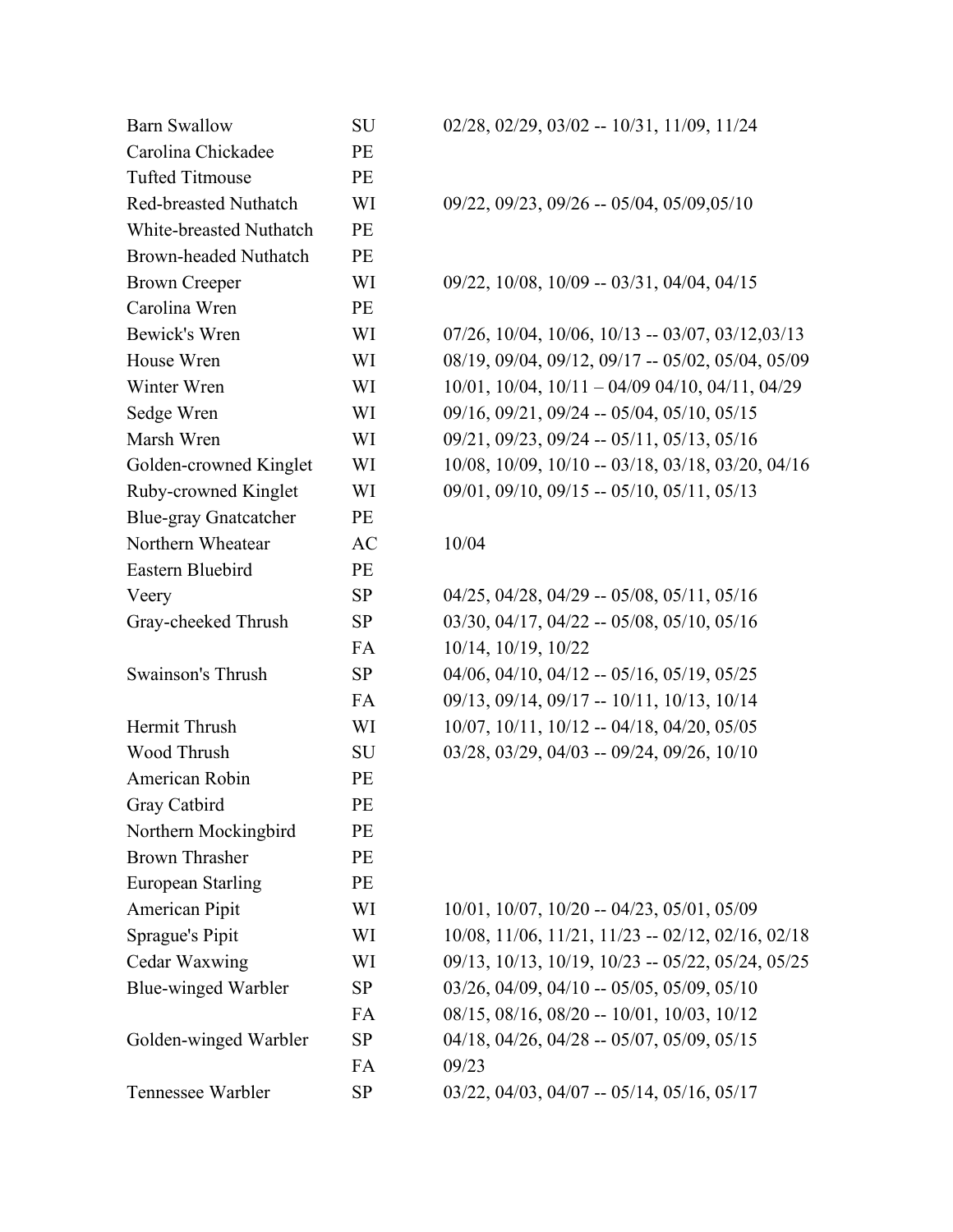|                                        | FA        | 08/12, 09/10, 09/12, 09/20 -- 10/12, 10/13, 11/01                 |
|----------------------------------------|-----------|-------------------------------------------------------------------|
| Orange-crowned Warbler                 | WI        | 09/30, 10/04, 10/09 -- 05/05, 05/09, 05/10                        |
| Nashville Warbler                      | SP        | $04/06$ , $04/09$ , $04/10 - 05/12$ , $05/13$ , $05/14$           |
|                                        | FA        | 09/04, 09/07, 09/08 -- 10/30, 11/06, 11/16                        |
| Northern Parula                        | SU        | 03/09, 03/11, 03/14 -- 10/11, 10/12, 10/24                        |
| <b>Tropical Parula</b>                 | AC        | 11/27, 11/28, 12/1 -- 12/18, 12/19, 12/23                         |
| Yellow Warbler                         | SP        | $01/04$ , $04/14$ , $04/15$ , $04/16 - 05/17$ , $05/21$ , $05/22$ |
|                                        | FA        | 07/31, 08/08, 08/10 -- 10/01, 10/10, 10/13, 11/29                 |
| Chestnut-sided Warbler                 | SP        | 04/02, 04/21, 04/22, 04/24 -- 05/23, 05/24, 05/25                 |
|                                        | FA        | 10/04, 10/05, 10/10                                               |
| Magnolia Warbler                       | <b>SP</b> | $04/25$ , $04/27$ , $04/28 - 05/23$ , $05/24$ , $05/25$           |
|                                        | FA        | 08/30, 09/01, 09/04 -- 10/16, 11/02, 11/23                        |
| Cape May Warbler                       | FA        | 09/16                                                             |
|                                        | WI/AC     | 12/26, 12/27, 01/01 -- 03/14, 03/18, 03/19                        |
|                                        | <b>SP</b> | 05/18                                                             |
| Black-throated Blue Warbler FA         |           | 10/02                                                             |
| Yellow-rumped Warbler                  | WI        | 09/13, 09/15, 09/18 -- 05/09, 05/10, 05/11, 05/30                 |
| <b>Black-throated Green</b><br>Warbler | <b>SP</b> | $03/17$ , $03/18$ , $04/01 - 05/21$ , $05/22$ , $05/24$           |
|                                        | FA        | $08/31, 09/10, 09/11 - 10/31, 11/01, 11/6$                        |
| Blackburnian Warbler                   | <b>SP</b> | $04/21$ , $04/23$ , $04/26 - 05/18$ , $05/21$ , $05/24$           |
|                                        | FA        | 09/10, 09/11                                                      |
| Yellow-throated Warbler                | SU        | $03/03$ , $03/11$ , $03/13$ -- 10/04, 10/08, 10/17, 11/23         |
| Pine Warbler                           | PE        |                                                                   |
| Prairie Warbler                        | SU        | $04/10$ , $04/12$ , $04/13 - 08/13$ , $08/25$ , $09/10$           |
| Palm Warbler                           | WI?/SP?   | $01/02$ , $01/04 - 04/08$ , $04/25$ , $04/29$                     |
|                                        | FA        | 08/22, 10/01, 10/03 -- 10/20, 11/20, 11/21                        |
| Bay-breasted Warbler                   | <b>SP</b> | $04/23$ , $04/21$ , $04/29 - 05/11$ , $05/12$ , $05/15$           |
| <b>Blackpoll Warbler</b>               | SP        | 04/18, 04/30, 05/01 -- 05/08, 05/09, 05/16                        |
|                                        | FA        | 10/09                                                             |
| Cerulean Warbler                       | <b>SP</b> | $04/11$ , $04/12$ , $04/13$ -- $05/03$ , $05/07$ , $05/10$        |
| Black-and-white Warbler                | SU        | $03/05$ , $03/11$ , $03/12 - 10/08$ , $10/09$ , $10/12$ , $11/07$ |
| American Redstart                      | <b>SP</b> | $03/20$ , $04/06$ , $04/16 - 05/29$ , $05/30$ , $06/02$           |
|                                        | FA        | $07/10$ , $08/16$ , $08/20$ , $08/25 - 10/11$ , $10/12$ , $10/15$ |
| Prothonotary Warbler                   | SU        | $03/08$ , $03/28$ , $04/29$ , $04/01 - 09/26$ , $09/29$ , $10/02$ |
| Worm-eating Warbler                    | SU        | $03/29$ , $04/01$ , $04/02 - 10/09$ , $10/12$ , $10/13$           |
| Swainson's Warbler                     | SU        | $03/30, 04/01, 04/11 - 08/31, 09/01, 09/21$                       |
| Ovenbird                               | <b>SP</b> | $04/10$ , $04/11$ , $04/16 - 05/10$ , $05/11$ , $05/15$           |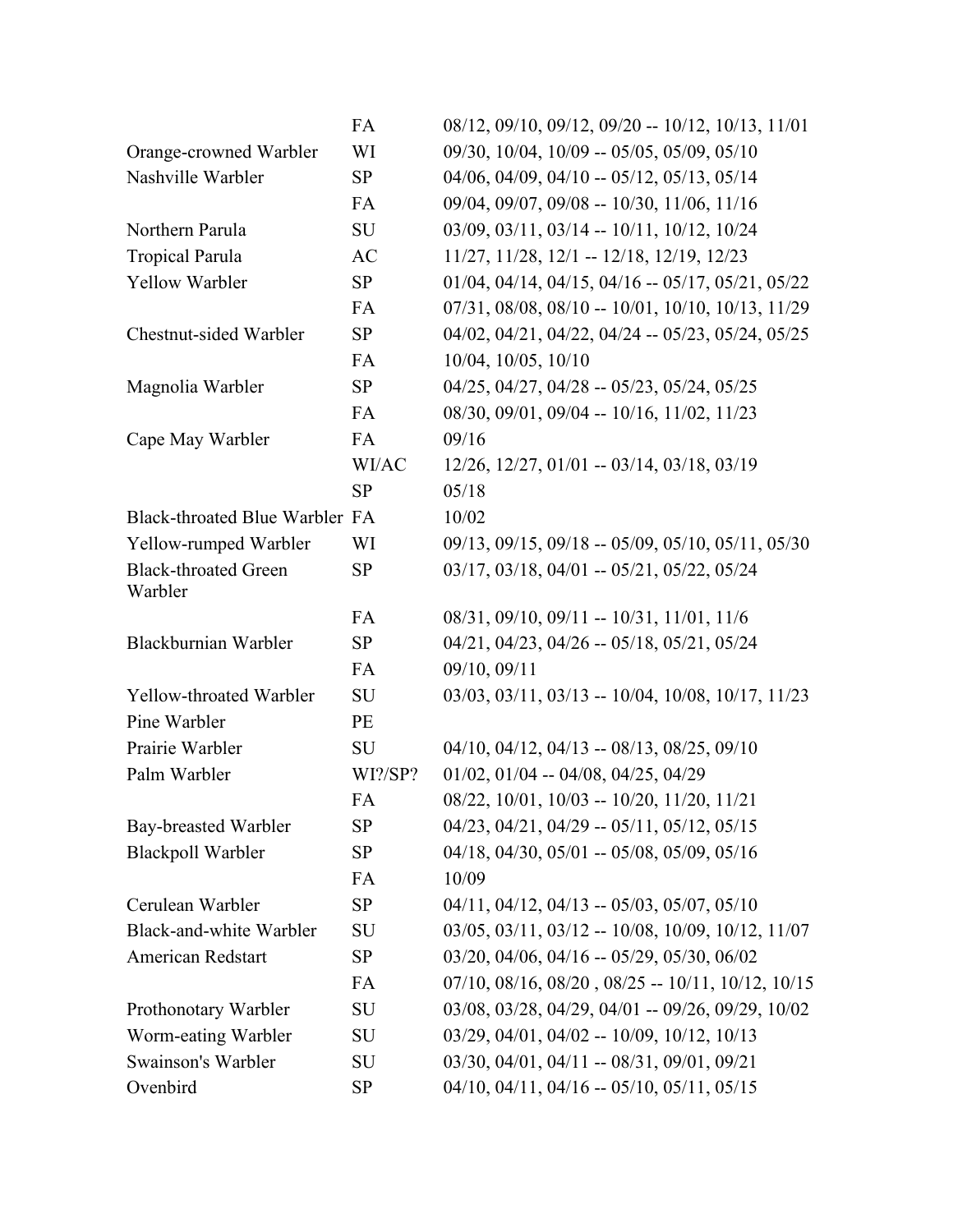|                                  | FA        | 08/27, 09/13, 09/14 --09/29, 09/30, 10/04                                   |
|----------------------------------|-----------|-----------------------------------------------------------------------------|
| Northern Waterthrush             | <b>SP</b> | 04/13, 04/14, 04/15 -- 05/13, 05/16, 05/19                                  |
|                                  | FA        | 08/15, 08/16, 08/21 -- 10/01, 10/05, 10/06                                  |
| Louisiana Waterthrush            | SP        | $03/15$ , $03/19$ , $03/21 - 06/13$ , $06/23$ , $06/30$                     |
|                                  | FA        | $07/17$ , $07/29$ --08/24, 09/17                                            |
| Kentucky Warbler                 | SU        | 02/03, 04/01, 04/03, 04/11 -- 09/24, 09/25, 09/26                           |
| Connecticut Warbler              | SP        | 05/05, 05/14                                                                |
| Mourning Warbler                 | <b>SP</b> | 04/17, 05/07, 05/08, 05/13, 05/20                                           |
|                                  | FA        | 08/31, 09/04, 09/05 -- 10/29, 11/01, 11/05                                  |
| Common Yellowthroat              | PE        |                                                                             |
| Hooded Warbler                   | SU        | $03/23$ , $03/25$ , $03/26 - 10/12$ , $10/13$ , $10/14$                     |
| Wilson's Warbler                 | SP        | $01/01$ , $04/13$ , $05/02$ , $05/03$ -- $05/16$ , $05/20$ , $05/23$        |
|                                  | FA        | 08/23, 08/27, 08/29 -- 10/12, 10/14, 10/17                                  |
| Canada Warbler                   | SP        | 04/18, 04/29, 05/01 -- 05/20, 05/23, 05/24                                  |
|                                  | FA        | 08/27, 08/29, 08/29 -- 09/16, 09/17, 10/01                                  |
| Yellow-breasted Chat             | SU        | 04/11, 04/13, 04/17 -- 09/22, 09/24, 10/05                                  |
| <b>Summer Tanager</b>            | SU        | 04/03, 04/06, 04/08 -- 10/19, 10/23, 10/26                                  |
|                                  |           | There are also a few records in each of the months<br>November through May. |
| <b>Scarlet Tanager</b>           | <b>SP</b> | $04/06$ , $04/14$ , $04/15 - 05/10$ , $05/13$ , $05/14$                     |
|                                  | FA        | 09/10, 09/12, 09/19 -- 10/02, 10/09, 09/16                                  |
| Western Tanager                  |           | <b>NO RECORDS</b>                                                           |
| <b>Eastern Towhee</b>            | WI        | $10/10$ , $10/13$ , $10/14 - 06/21$ , $07/05$ , $05/10$                     |
| Spotted Towhee                   | AC        | 01/06                                                                       |
| <b>Bachman's Sparrow</b>         | SP/SU     | $01/31, 02/15, 03/26 - 06/11, 06/25, 07/05$                                 |
| American Tree Sparrow            |           | <b>NO RECORDS</b>                                                           |
| Chipping Sparrow                 | PE        |                                                                             |
| Clay-colored Sparrow             | AC        | 04/21, 09/24, 09/25, 10/14                                                  |
| <b>Field Sparrow</b>             | PE        |                                                                             |
| <b>Vesper Sparrow</b>            | WI        | 11/02, 11/04, 11/09 -- 04/01, 04/19, 05/12                                  |
| Lark Sparrow                     | PE        |                                                                             |
| <b>Black-throated Sparrow</b>    |           | NO RECORDS                                                                  |
| Savannah Sparrow                 | WI        | $09/12$ , $09/30$ , $10/02 - 05/12$ , $05/13$ , $05/15$                     |
| <b>Grasshopper Sparrow</b>       | SU        | 04/11, 04/18, 04/23 --07/18, 08/01, 10/05                                   |
| Henslow's Sparrow                | WI        | $10/02$ , $10/31$ , $11/08 - 02/27$ , $03/03$ , $03/05$                     |
| LeConte's Sparrow                | WI        | $10/05$ , $10/20$ , $10/22 - 03/31$ , $04/18$ , $04/21$                     |
| Nelson's Sharp-tailed<br>Sparrow | FA/WI     | 09/24, 09/30, 10/01 -- 10/21, 10/22, 11/15, 01/04                           |
| Fox Sparrow                      | WI        | $10/14$ , $10/19$ , $10/30 - 03/16$ , $03/17$ , $04/12$                     |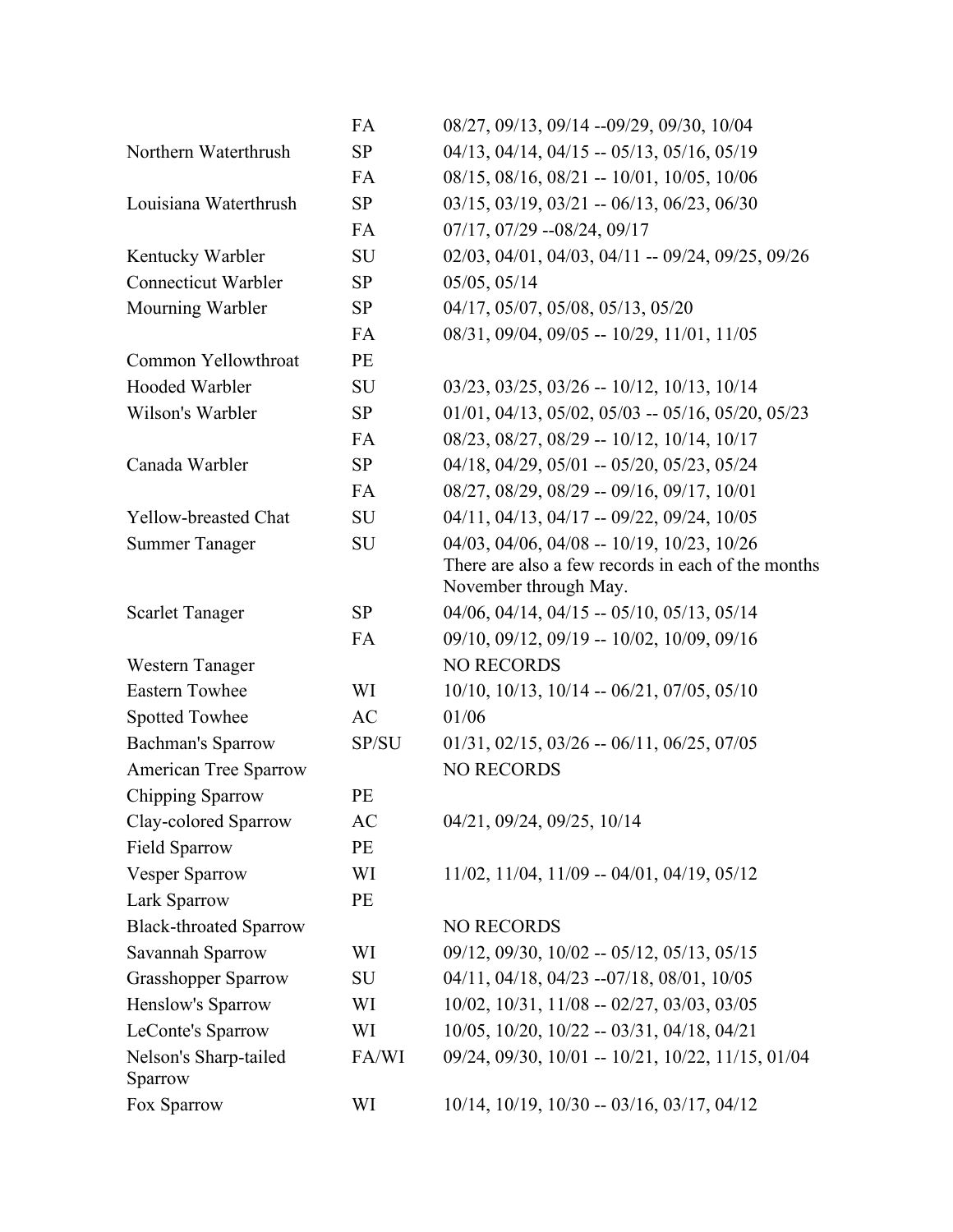| Song Sparrow                 | WI        | $10/05$ , $10/13$ , $10/15 - 05/09$ , $05/10$ , $05/11$                  |
|------------------------------|-----------|--------------------------------------------------------------------------|
| Lincoln's Sparrow            | WI        | $09/18$ , $09/30$ , $10/03 - 05/14$ , $05/15$ , $05/16$                  |
| <b>Swamp Sparrow</b>         | WI        | 09/22, 09/24, 10/01 -- 05/02, 05/08, 05/11                               |
| White-throated Sparrow       | WI        | $08/21, 09/01, 09/12 - 05/10, 05/18, 05/25$                              |
| Harris' Sparrow              | WI        | 11/28, 12/14, 12/15 -- 03/04, 04/07, 04/10                               |
| White-crowned Sparrow        | WI        | 10/09, 10/14, 10/17 -- 05/13, 05/14, 05/16                               |
| Golden-crowned Sparrow       |           | <b>NO RECORDS</b>                                                        |
| Dark-eyed Junco              | WI        | $10/21$ , $10/22$ $10/23$ -- $04/12$ , $04/18$ , $04/23$                 |
| Lapland Longspur             | WI        | 11/13, 11/27, 12/06 -- 02/19, 02/21, 02/27                               |
| Smith's Longspur             | WI        | 01/15, 01/28, 02/01, 02/3                                                |
| Chestnut-collared Longspur   |           | 02/03                                                                    |
| Northern Cardinal            | PE        |                                                                          |
| Rose-breasted Grosbeak       | <b>SP</b> | $01/31, 02/07, 04/04, 04/15 - 05/11, 05/13, 05/16$                       |
|                              | FA        | 09/17, 09/21, 09/24 - 10/10, 10/13, 10/14, 12/20                         |
| <b>Black-headed Grosbeak</b> |           | <b>NO RECORDS</b>                                                        |
| <b>Blue Grosbeak</b>         | SP/SU     | 02/11, 03/31, 04/08, 04/11 -- 10/13, 10/15, 10/24                        |
| Indigo Bunting               | SU        | $03/10, 03/31, 04/01, 04/03 - 10/30, 10/31, 11/04,$<br>12/08             |
| <b>Painted Bunting</b>       | SU        | $04/11$ , $04/15$ , $04/16$ -- $10/02$ , $10/10$ , $10/20$               |
| Dickcissel                   |           | SP/SU/FA 02/22, 02/23, 03/01 - 10/11, 10/19, 12/14, 12/15                |
| <b>Bobolink</b>              | <b>SP</b> | 04/24, 04/25, 04/27 -- 05/17, 05/18, 05/19                               |
|                              | FA        | 09/12, 10/01, 10/02                                                      |
| Red-winged Blackbird         | PE        |                                                                          |
| Eastern Meadowlark           | PE        |                                                                          |
| Western Meadowlark           | WI        | $11/07$ , $11/08$ , $11/12 - 03/26$ , $04/01$ , $04/22$                  |
| Yellow-headed Blackbird      | <b>SP</b> | $01/15$ , $04/12$ , $04/18$ , $04/19 - 05/08$ , $05/08$ ,<br>05/13,11/08 |
| <b>Rusty Blackbird</b>       | WI        | 09/20, 11/07, 11/21 -- 03/29, 03/30, 04/16                               |
| <b>Brewer's Blackbird</b>    | WI        | 09/19, 11/08, 11/11, 11/19 -- 04/18, 04/19, 05/12                        |
| Common Grackle               | PE        |                                                                          |
| Great-tailed Grackle         | SP/SU     | 04/11, 04/27, 05/02 -- 07/06, 07/07, 08/12                               |
|                              | FA        | 09/3, 11/09, 11/10, 11/25                                                |
| <b>Brown-headed Cowbird</b>  | PE        |                                                                          |
| Orchard Oriole               | SU        | $03/03$ , $04/07$ , $04/08$ , $04/09 - 09/11$ , $09/14$ , $09/18$        |
| <b>Baltimore Oriole</b>      | SU        | $01/25$ , $01/26$ , $01/27 - 10/02$ , $10/04$ , $10/13$                  |
| <b>Bullock's Oriole</b>      |           | <b>NO RECORDS</b>                                                        |
| Purple Finch                 | WI        | $09/15$ , $09/20$ , $10/31 - 05/14$ , $05/15$ , $05/20$                  |
| House Finch                  | PE        |                                                                          |